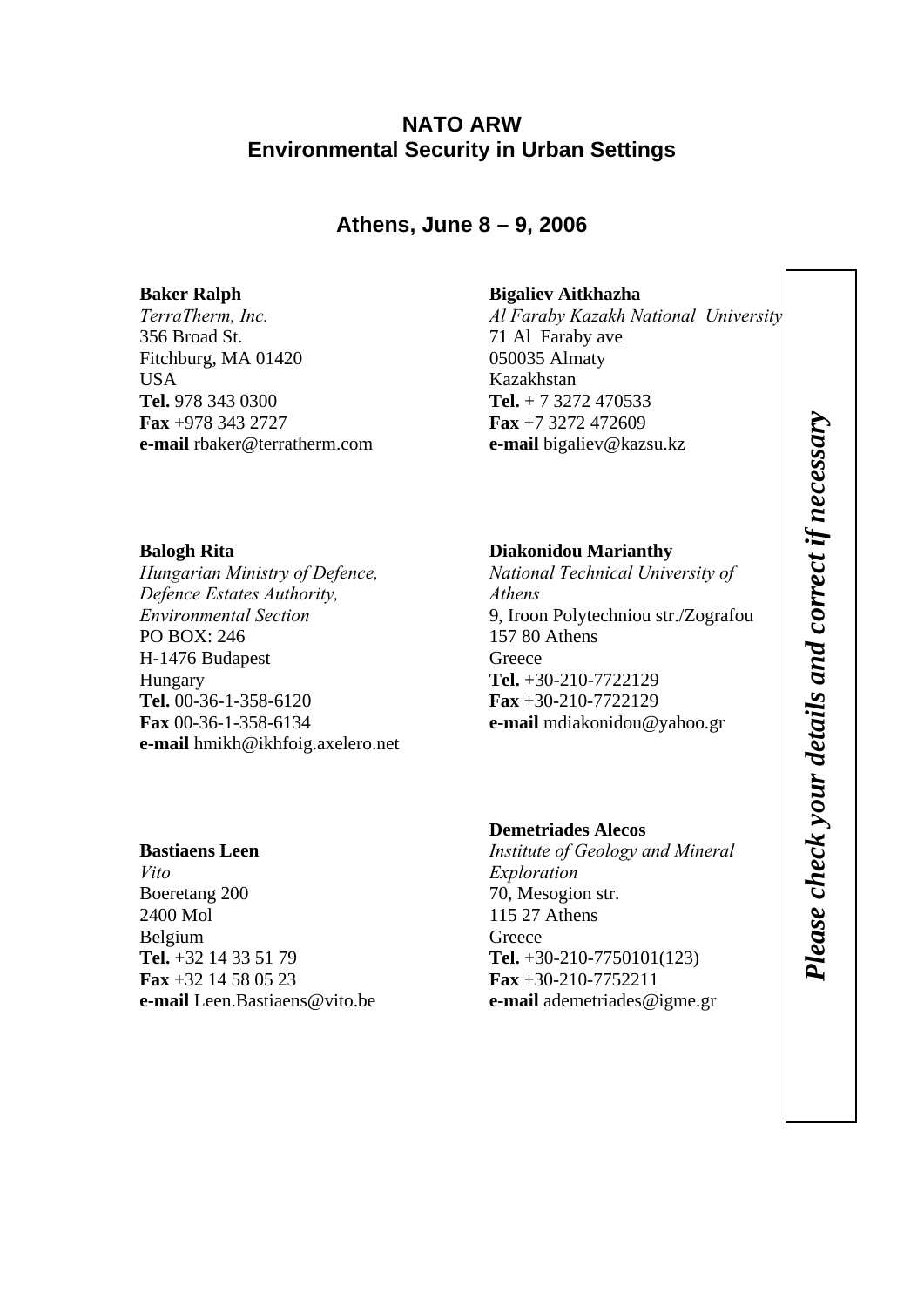#### **Druzina Branko**

*University College of Healthcare University of Ljubljana*  Poljanska 26a 1000 Ljubljana Slovenia **Tel.** 00386 1 300 11 15 **Fax** 00386 1 300 11 19 **e-mail** BRANKO.DRUZINA@VSZ.UNI-LJ.SI

#### **Groudev Stoyan**

*University of Mining and Geology, Sofia*  Studentski grad 1700 Sofia Bulgaria **Tel.** +359 2 8687396 **Fax** +359 2 8687396 **e-mail** groudev@mgu.bg; sgroudev@yahoo.com

### **Gurguliani Irma**

*Ministry of Environment Protection and Natural Resources*  6 Gulua str. 0114 Tbilisi Georgia **Tel.** +99532 275723 **Fax** +99532 275706 **e-mail** gurguliani@yahoo.com

## **Edwards David**

*CL:AIRE*  Hillcrest, Hillam LS25 5HG Leeds United Kingdom **Tel.** +44 7831 304150 **Fax** +44 870 131 4537 **e-mail** exSite@btinternet.com

## **Gandzyura Volodymyr**

*National Taras Shevchenko University of Kyiv*  64, Volodymyrska St. 01033 Kyiv Ukraine **Tel.** +380 44 484 3778 **Fax** +380 44 206 3110 **e-mail** v-gandzyura@email.kiev.ua

### **Halikia Iliana**

*National Technical University of Athens*  9, Iroon Polytechniou str./Zografou 157 80 Athens **Greece Tel.** +30-210-7722129 **Fax** +30-210-7722168 **e-mail**

### **Gentile Anna Rita**

*European Environment Agengy*  EEA, Kongens Nytorv 6 1050 Copenhagen Denmark **Tel.** +45 33 36 72 09 **Fax** +45 33 36 71 99 **e-mail** Anna.Rita.Gentile@eea.europa.eu

### **Harokopou Mimada**

*National Technical University of Athens*  9, Iroon Polytechniou str./Zografou 157 80 Athens **Greece Tel.** +30-210-7722043 **Fax** +30-210-7722168 **e-mail** mharokopou@metal.ntua.gr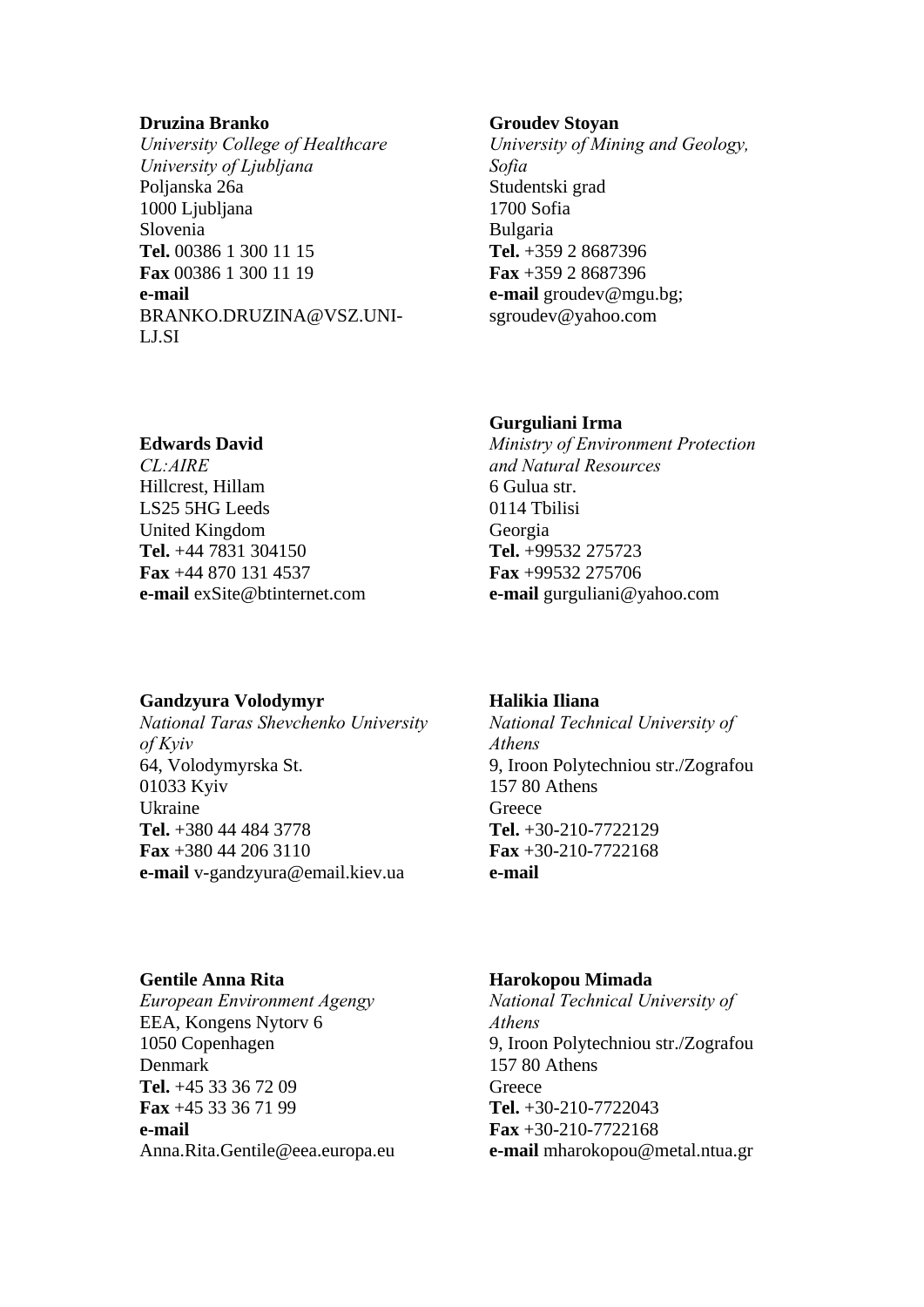### **Hoekstra Nanne**

*TNO*  Laan van Westenenk 501, P.O. Box 342 7300 AH Apeldoorn **Netherlands Tel.** +31 55 549 37 68 **Fax** +31 55 549 35 23 **e-mail** nanne.hoekstra@tno.nl

#### **Komnitsas Kostas**

*Technical University Crete, Dep. Mineral Resources Eng.*  University Campus, Akrotiri 73100 Chania **Greece Tel.** +30 28210 37686 **Fax** +30 28210 69554 **e-mail** komni@mred.tuc.gr

### **Hosomi Masaaki**

*Tokyo University of Agriculture and Technology*  2-24-16 Nakamachi, Koganei Tokyo 184-8588 Japan **Tel.** 0081 423 88 70 70 **Fax** 0081 423 88 7693 **e-mail** hosomi@cc.tuat.ac.jp

#### **Kovalick Walter**

*U.S. Environmental Protection Agency*  1200 Pennsylvania Ave. N.W. (5102P) 20460 Washington D.C. **USA Tel.** +1-703 603 9910 **Fax** +1-703 603 9135 **e-mail** Kovalick.walter@epa.gov

## **Jamar Sarah**

*Tauw nv*  Remylaan 4C bus 3 3018 Leuven Belgium **Tel.** +32 16 35 28 10 **Fax** +32 16 72 06 75 **e-mail** sarah.jamar@tauw.be

#### **Kestutis Kadunas**

*Geological Survey of Lithuania*  S. Konarskio str. 35 LT-03123 Vilnius Lithuania **Tel.** +370 5 2136272 **Fax** +370 5 2336156 **e-mail** Kestutis.Kadunas@lgt.lt

#### **Kotsis Yannis**

*National Technical University of Athens*  9, Iroon Polytechniou str./Zografou 157 80 Athens **Greece Tel.** +30-210-772219 **Fax** +30-210-7722129 **e-mail** kotsis@metal.ntua.gr

#### **Krupanek Janusz**

*Instytut Ekologii Terenów Uprzemysłowionych*  Kossutha 6 40-844 Katowice Poland **Tel.** +48 32 254 60 31 int 284 **Fax** +48 32 254 17 17 **e-mail** krupanek@ietu.katowice.pl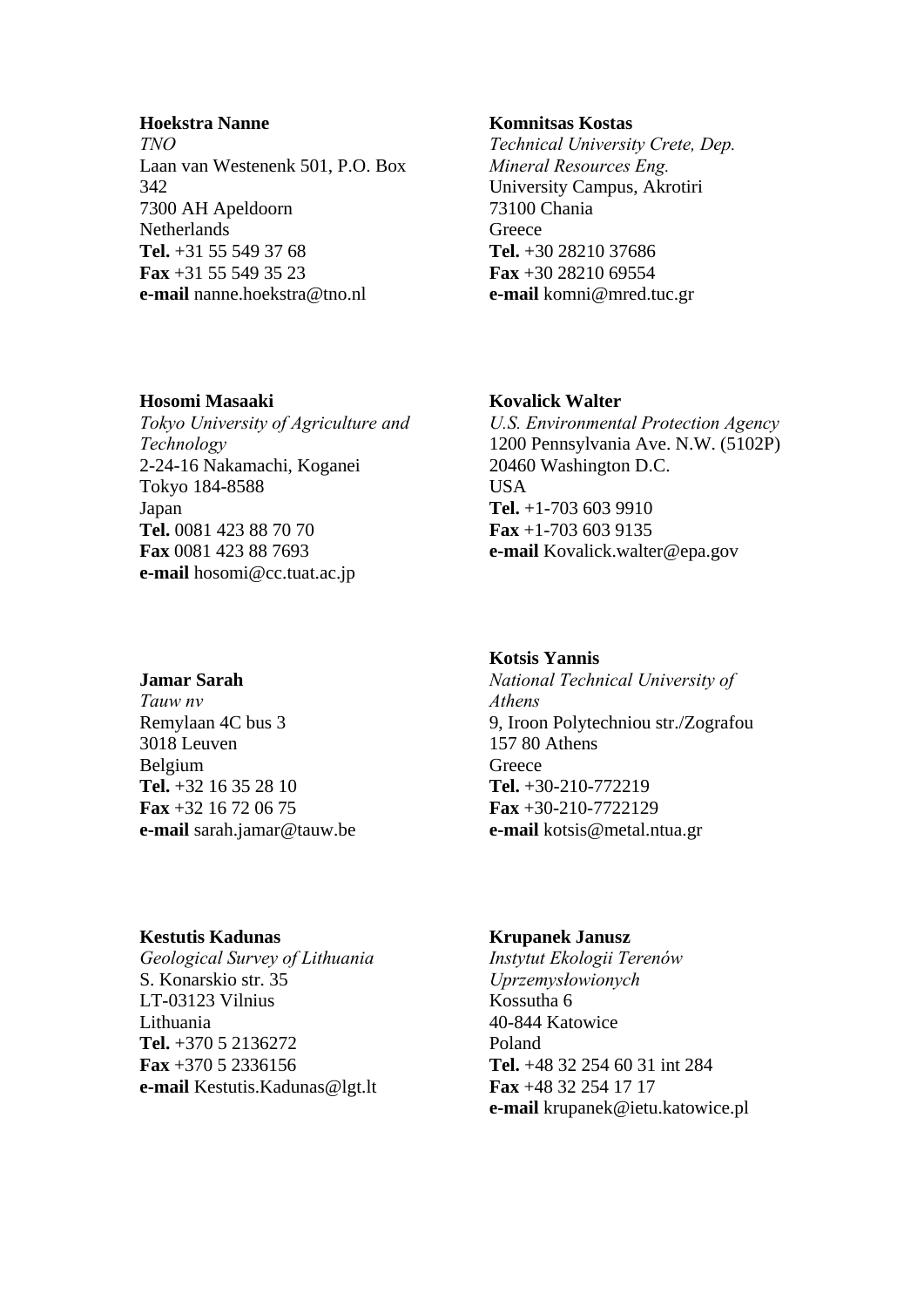### **Linn William**

*Florida Department of Environmental Protection*  2600 Blair Stone Road (MS4520) 32399-2400 Tallahassee, Florida USA **Tel.** +1-850 245-8939 **Fax** +1-850 245-8976 **e-mail** William.Linn@dep.state.fl.us

### **Linn William**

*Florida Department of Environmental Protection*  2600 Blair Stone Road (MS4520) 32399-2400 Tallahassee, Florida **USA Tel.** (850) 245-8939 **Fax** (850) 245-8976 **e-mail** William.Linn@dep.state.fl.us

### **Nakhaba Petro**

*All Ukrainian Public Organization "Chysta Khvylya"*  55-B, Oles Honchar St. 01054 Kyiv Ukraine **Tel.** +380 50 381 6888 **Fax** +380 44 206 3110 **e-mail** Peter.nakhaba@sunburyheights.com

### **Papassiopi Nymfodora**

*National Technical University of Athens*  9, Iroon Polytechniou str./Zografou 157 80 Athens **Greece Tel.** +30-210-7722298 **Fax** +30-210-7722168 **e-mail** papasiop@metal.ntua.gr

### **Remoundaki Emmanouela**

*National Technical University of Athens*  9, Iroon Polytechniou str./Zografou 157 80 Athens **Greece Tel.** +30-210-7722271 **Fax** +30-210-7722173 **e-mail** remound@metal.ntua.gr

## **Rezepov Vyalit**

*Centre for International Projects*  Pervomaiskaya Street, 58 b, room 103. 105043 Moscow Russian Federation **Tel.** +7 495 165 56 70 **Fax** +7 495 165 56 70, +7 495 165 08 90 **e-mail** vrezepov@eco-cip.ru

### **Normatov Inom**

*Institute of Water problems, Hydropower and Ecology*  12, Parvin street 734002 Dushanbe Tajikistan **Tel.** + 992 37 2245231 **Fax** +992 37 2245231 **e-mail** owp@tojikiston.com

## **Seckuviene Ramune**

*Hydrogeological Company "GROTA"*  Eisiskiu PL. 26 LT-02184 Vilnius Lithuania **Tel.** 370 85 2133623; 370 8656 15331 **Fax** 370 85 2164185 **e-mail** ramune@grota.lt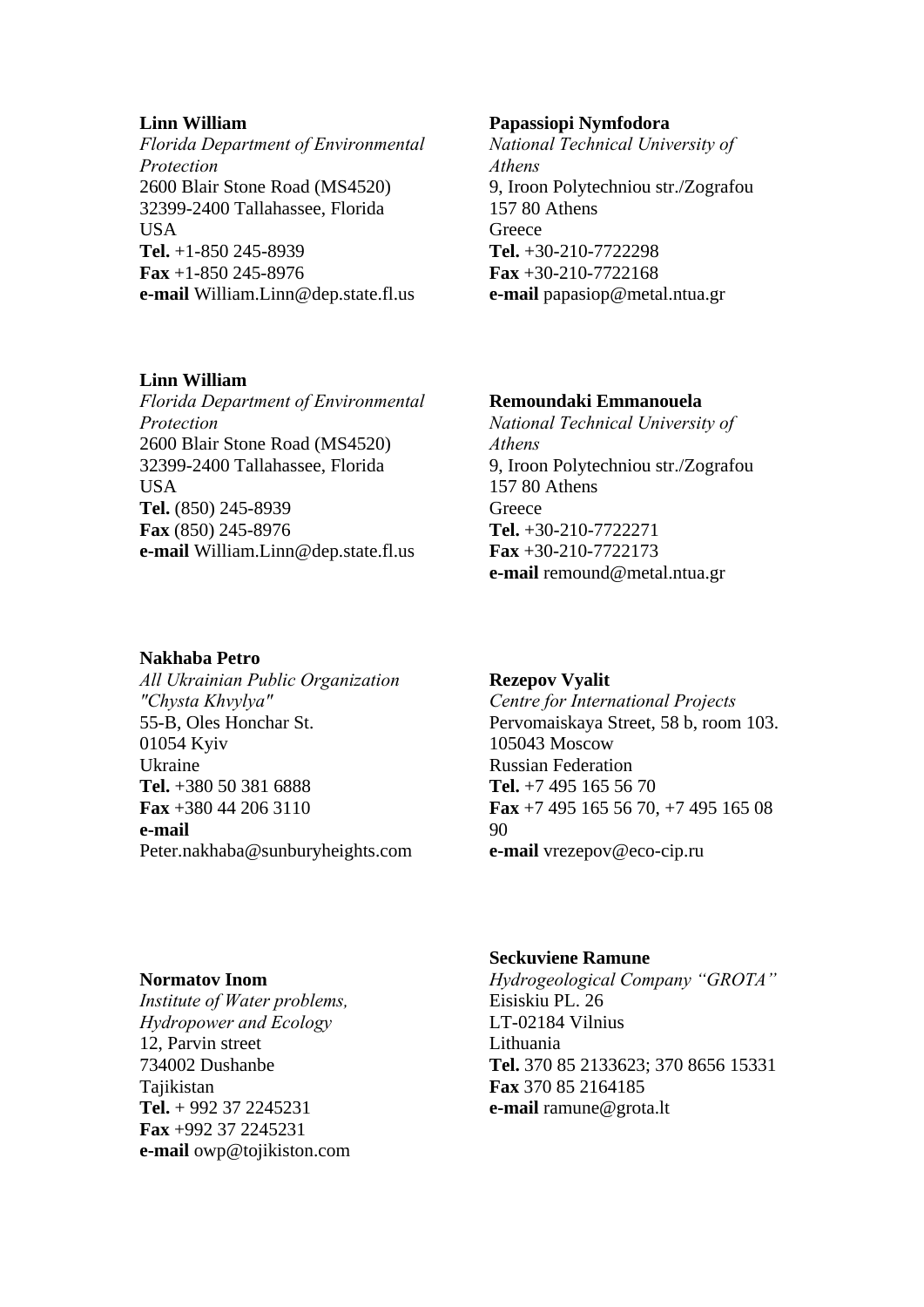#### **Sewell Guy**

*East Central University*  1100 E. 14th St. 74820 Ada **USA Tel.** +1-580-310-5547 **Fax** +1-580-310-5606 **e-mail** Guy\_sewell@cs.ecok.edu

#### **Teodorescu Maria**

*National Institute for Industrial Ecology - EcoInd*  90 – 92 Panduri Road, Sector 5 021621 Bucharest Romania **Tel.** +40 2 410 67 16 **Fax** +40 2 412 00 42 **e-mail** pi@incdecoind.ro; ecoind@incdecoind.ro

## **Siegrist Robert L**

*Colorado School of Mines, Environmental Science and Engineering*  206 Coolbaugh Hall 80401-1887 Golden **USA Tel.** +1-303 384 2158 mobile +1-303 359 8427 **Fax** +1-303 273 3413 **e-mail** siegrist@mines.edu

#### **Theodoratos Panagiotis**

*National Technical University of Athens*  9, Iroon Polytechniou str./Zografou 157 80 Athens **Greece Tel.** +30-210-7722043 **Fax** +30-210-7722043 **e-mail** theorap@teiath.gr

### **Strauss Ilgonis**

*Hazardous Waste Management State Agency*  31 Miera Street LV-2169 Salaspils Latvia **Tel.** +371 790 12 12, +371 928 94 98 (mob.) **Fax** +371 790 12 11 **e-mail** ilgonis.strauss@bapa.gov.lv

#### **Theodoratou Angeliki**

*National Technical University of Athens*  9, Iroon Polytechniou str./Zografou 157 80 Athens **Greece Tel.** +30-210-7722129 **Fax** +30-210-7722129 **e-mail** atheodora@env.aegean.gr

### **Suleymanov Bahruz**

*Institute of Radiation Problems of National Academy of Science*  av.H.Javid 31a AZ1143 Baku Azerbaijan **Tel.** +99412 4383592 **Fax** +99412 4479616 **e-mail** suleymanov@azecolab.com

### **Tikhonov Sergey**

*Centre for International Projects*  Pervomaiskaya Street, 58 b, room 106. 105043 Moscow Russian Federation **Tel.** 007 495 165 05 62 **Fax** 007 495 165 08 90 **e-mail** tse@eco-cip.ru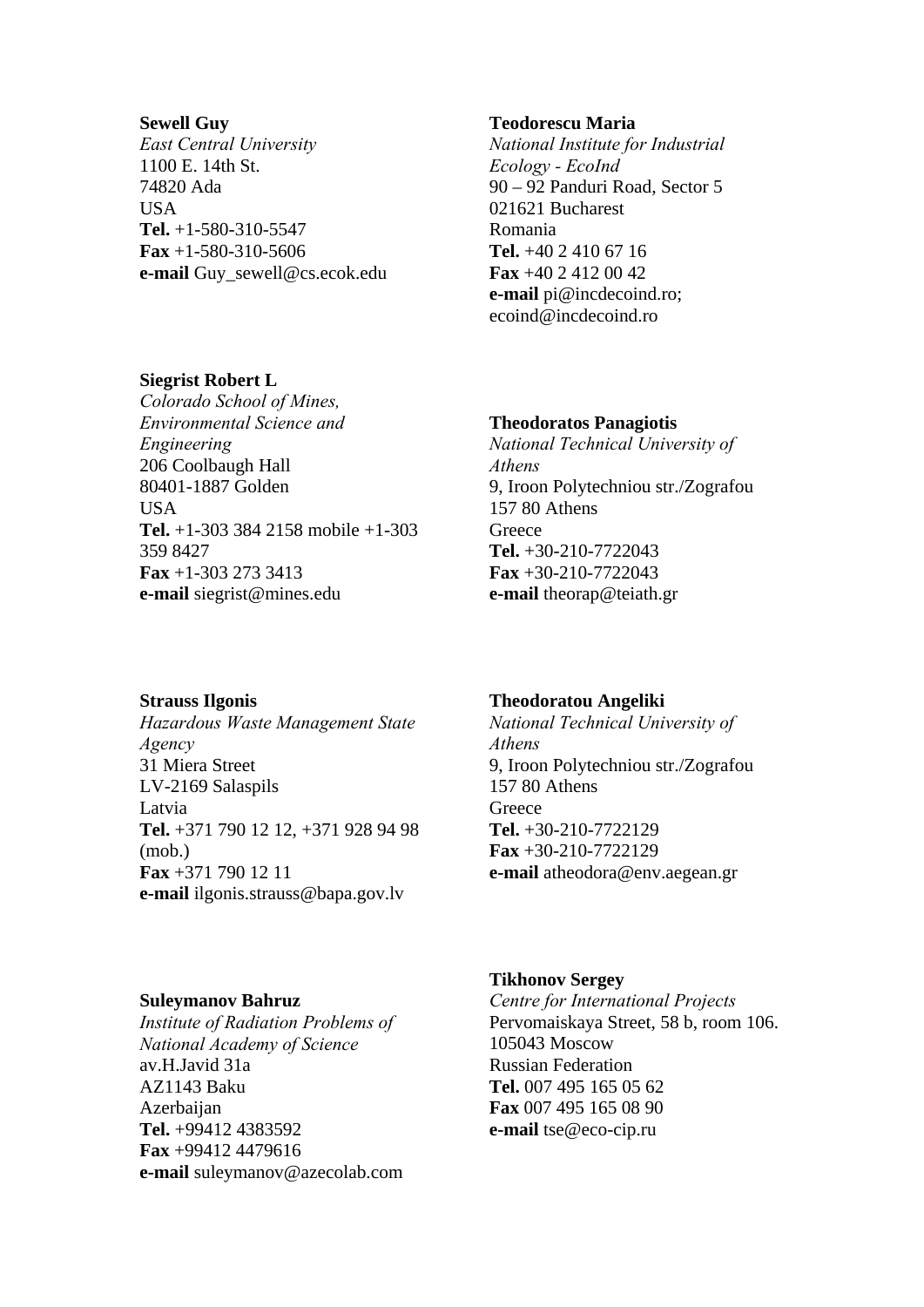### **Torosyan Gagik**

*State Engineering University of Armenia*  105 Teryan 375009 Yerevan Armenia **Tel.** +374 10 58 23 27 **Fax** +374 10 54 58 23 **e-mail** gtorosyan@seua.am

### **Tynybekov Azamat**

*Kyrghyz Russia Slavic University*  Str.Kievskaj,44 720000 Bishkek Kyrghyzstan **Tel.** +996 312 66 46 75 **Fax** +996 312 62 21 00 **e-mail** ipenti@krsu.edu.kg azamattynybekov@mail.ru

### **Truax Clayton**

*Public Works & Government Services Canada*  #24, Level 8B3 Phase III II Laurier St. Gatineau, Quebec K1A 055 Canada **Tel.** 819 934 1964 **Fax** 819 956-1130 **e-mail** Clayton.Truax@pwgsc.gc.ca

### **Tsezos Marios**

*National Technical University of Athens*  9, Iroon Polytechniou str./Zografou 157 80 Athens **Greece Tel.** +30-210-7722271 **Fax** +30-210-7722173 **e-mail** tsezos@metal.ntua.gr

## **Ünlü Kahraman**

*Middle East Technical University*  Environmental Engineering Department 06531 Ankara **Turkey Tel.** 90(312) 210 58 69 **Fax** 90(312) 210 26 46 **e-mail** kunlu@metu.edu.tr

# **Van Veen H. Johan**

*TNO*  P.O. BOX 342 7300 AH Apeldoorn **Netherlands Tel.** 0031 55 493 922, 0031 65 383 3381 **Fax e-mail** johan.vanveen@tno.nl

## **VLK Kvetoslav**

*Environment Ministry of Czech Republic*  Vrsovicka 65 CZ 10010 Prague 10 Czech Republic **Tel.** +420 267 122 765 or mobile +420 606 934 043 **Fax** +420 267 126 765 **e-mail** kvetoslav\_vlk@env.cz